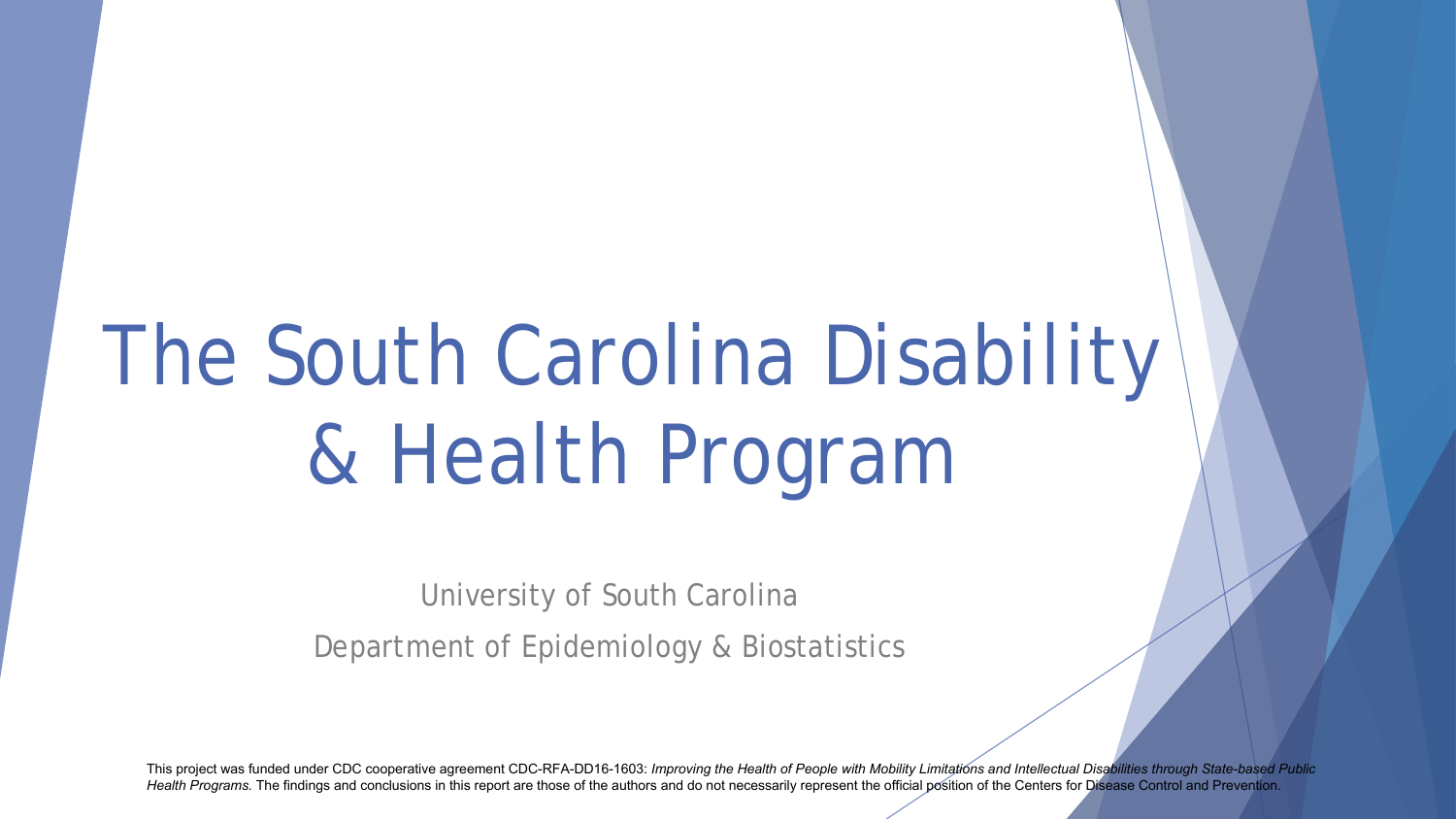Community Leadership Academy

- Purpose: To increase participation of individuals with disabilities on boards, committees, and councils.
- **The CLA trains advocates to use their** influence to advocate for and help implement policies and programs that improve their community and health.
- Outcomes: 152 Graduates
- Lessons Learned
	- Be sure align graduates with boards they had a strong interest
	- Identify organizations that have an interest with having a person with a disability on their board
	- Refresher course

#### https://youtu.be/33C1uLDSUUc

This project was funded under CDC cooperative agreement CDC-RFA-DD16-1603: *Improving the Health of People with Mobility Limitations and Intellectual Disabilities through State-based Public* Health Programs. The findings and conclusions in this report ar[e those of the authors and do not necessarily represent the official](https://youtu.be/33C1uLDSUUc) position of the Centers for Disease Control and Prevention.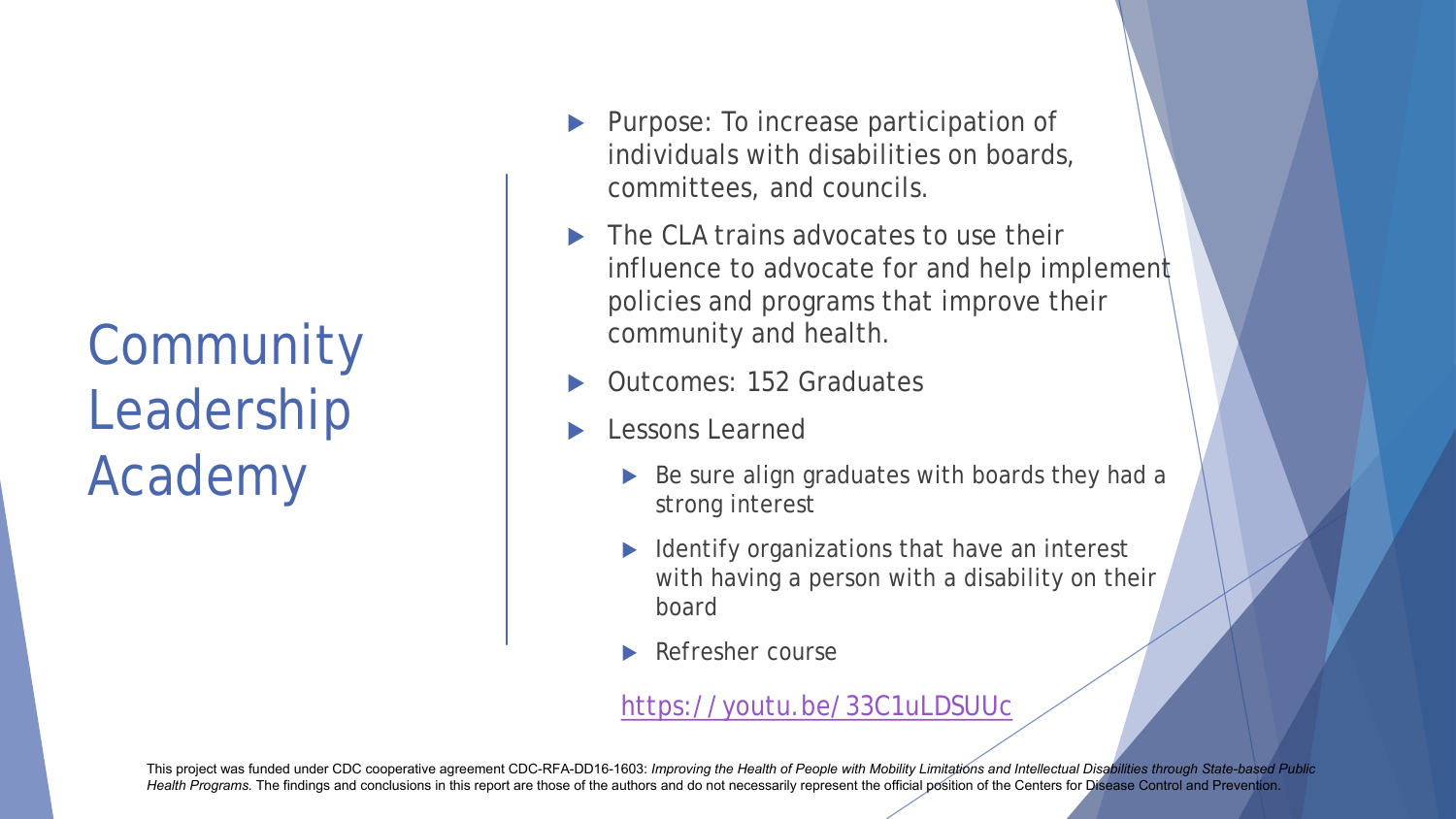### Accessibility Assessments of School Playgrounds & County Parks and Recreation Sites

- Purpose: To identify barriers of participation through the use of accessibility assessments conducted regarding playgrounds.
- ▶ Setting: Public School Playgrounds and Park and Recreation sites
- Collaborations: Able SC, Eat Smart Move More SC, SC Department of Health and Environmental Control
- Lessons Learned
	- Schools were more willing to allow us to complete an assessments when they were getting ready to apply for funding.
	- Utilizing our partnerships to gain access to the school and county park and recreation playgrounds

#### All Play Together Video

This project was funded under CDC cooperative agreement CDC-RFA-DD16-1603: *Improving the Health of People with Mobility Limitations and Intellectual Disabilities through State-based Public Health Programs.* The findings and conclusion[s in this report are those of the authors and do](https://www.facebook.com/Allplaytogether/videos/484667762249155)  not necessarily represent the official position of the Centers for Disease Control and Prevention.

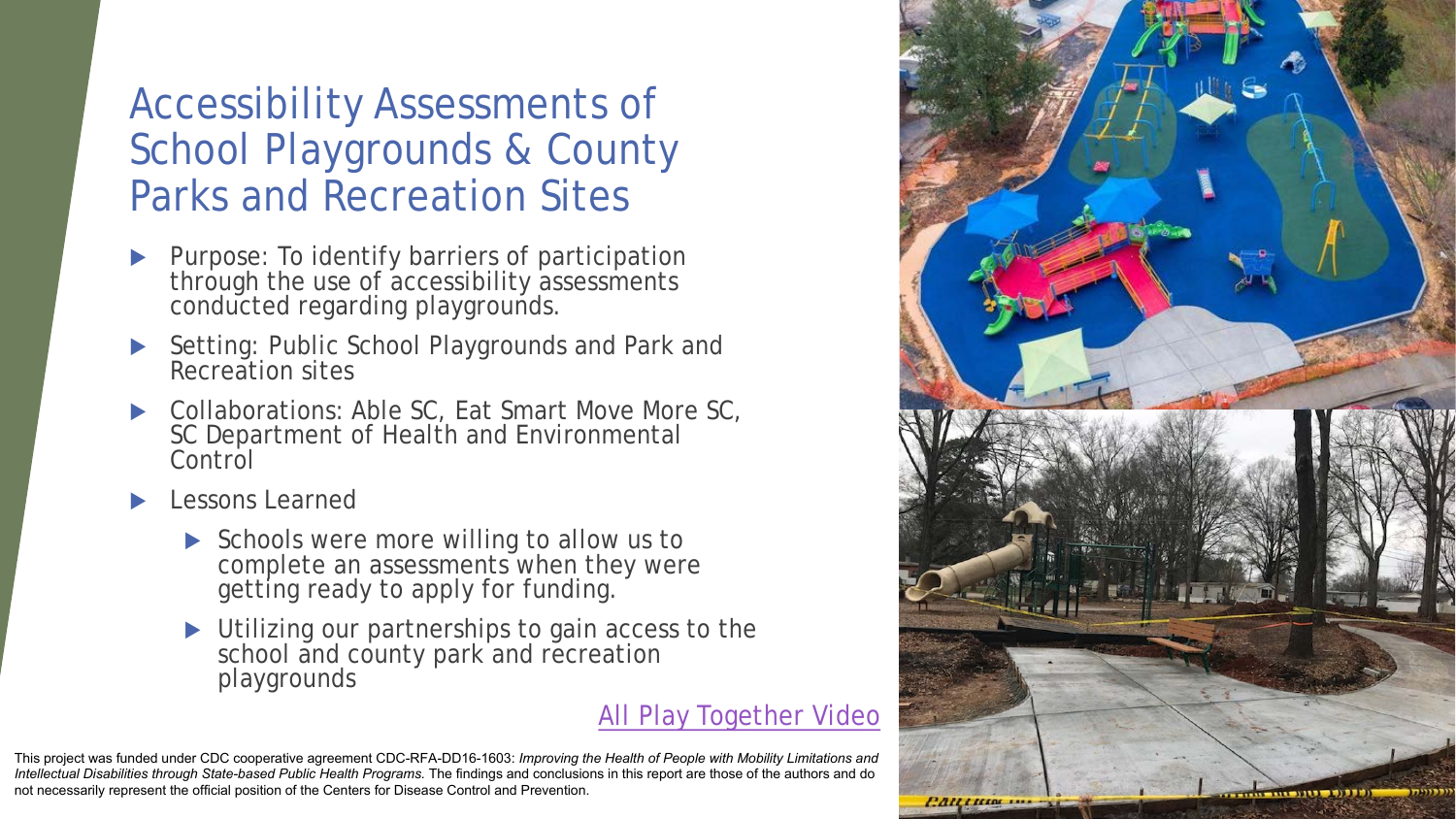### Medical Students Teaching

- Target Population: University of South Carolina, School of Medicine M2 & M3 students
- ▶ The instruction for M2 students emphasizes communication to and about people with disability utilizing first-person language; ways of modifying interaction for people with different types of disability; and covering specific healthcare needs of people with various disabilities
- For M3 students, instruction provided a hands-on experience for patient lifting procedures and specific information about spinal cord injury and intellectual disability medical issues are taught along with other aspects of disability care
- Outcomes: ~900 medical students have completed the M2 and M3 training

#### Disability Lecture Video

This project was funded under CDC cooperative agreement CDC-RFA-DD16-1603: *[Improving the Health of People with](https://www.dropbox.com/s/0kco3c4kip6ep8e/Disability%20Lecture.mp4?dl=0) Mobility Limitations and Intellectual Disabilities through State-based Public* Health Programs. The findings and conclusions in this report are those of the authors and do not necessarily represent the official position of the Centers for Disease Control and Prevention.